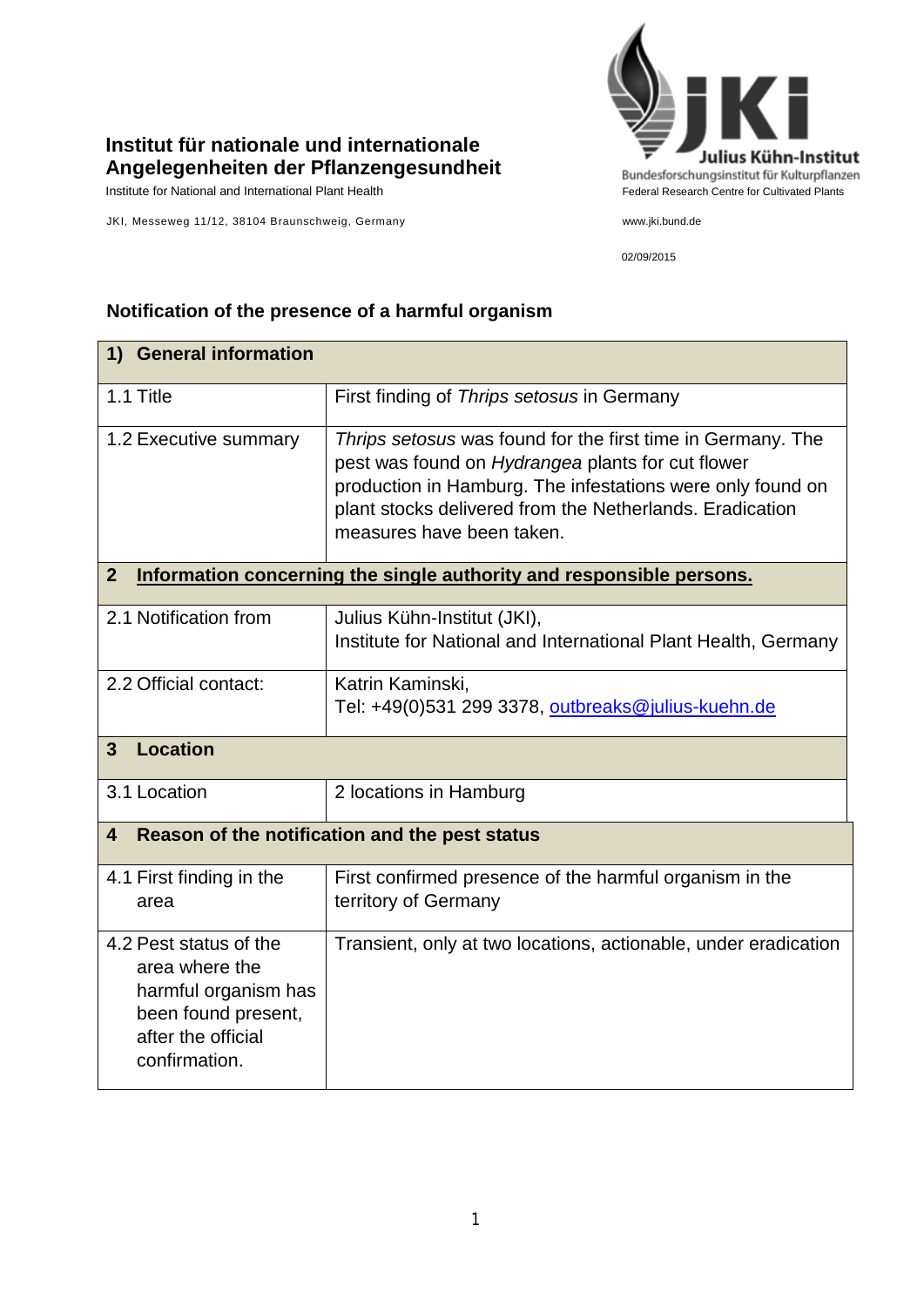| 4.3 Pest status in Germany<br>before the official<br>confirmation of the<br>presence, or suspected<br>presence, of the harmful<br>organism. | Absent, no pest records.                                                                                                             |  |
|---------------------------------------------------------------------------------------------------------------------------------------------|--------------------------------------------------------------------------------------------------------------------------------------|--|
| 4.4 Pest status in Germany<br>after the official<br>confirmation of the<br>presence of the harmful<br>organism.                             | Transient, only in one area, actionable, under<br>eradication                                                                        |  |
| Finding, sampling, testing and confirmation of the harmful organism.<br>5 <sup>5</sup>                                                      |                                                                                                                                      |  |
| 5.1 How the presence or<br>appearance of the harmful<br>organism was found.                                                                 | official inspection for purposes other than<br>phytosanitary ones                                                                    |  |
| 5.2 Date of finding:                                                                                                                        | 2 June 2015                                                                                                                          |  |
| 5.3 Sampling for laboratory<br>analysis.                                                                                                    | Leaves with Thrips were collected.                                                                                                   |  |
| 5.4 Name and address of the<br>Laboratory.                                                                                                  | Pflanzenschutzdienst Hamburg, Brennerhof 123,<br>22113 Hamburg<br>Universität Halle, Prof. Dr. G. Moritz, Domplatz 4,<br>06108 Halle |  |
| 5.5 Diagnostic method.                                                                                                                      | Morphologically by microscopic analysis                                                                                              |  |
| 5.6 Date of official confirmation<br>of the harmful organism's<br>identity.                                                                 | 26 June 2015                                                                                                                         |  |
| Infested area, and the severity and source of the outbreak in that area.<br>6                                                               |                                                                                                                                      |  |
| 6.1 Size and delimitation of the<br>infested area.                                                                                          | The concerned lots had a size of up to 200 m <sup>2</sup> . 10 -<br>100 % of the plants were infested.                               |  |
| 6.2 Characteristics of the<br>infested area and its<br>vicinity.                                                                            | physically closed conditions: plants for planting/cut<br>flower production in greenhouse                                             |  |
| 6.3 Host plants in the infested<br>area and its vicinity.                                                                                   | Hydrangea cut flowers in the same greenhouse                                                                                         |  |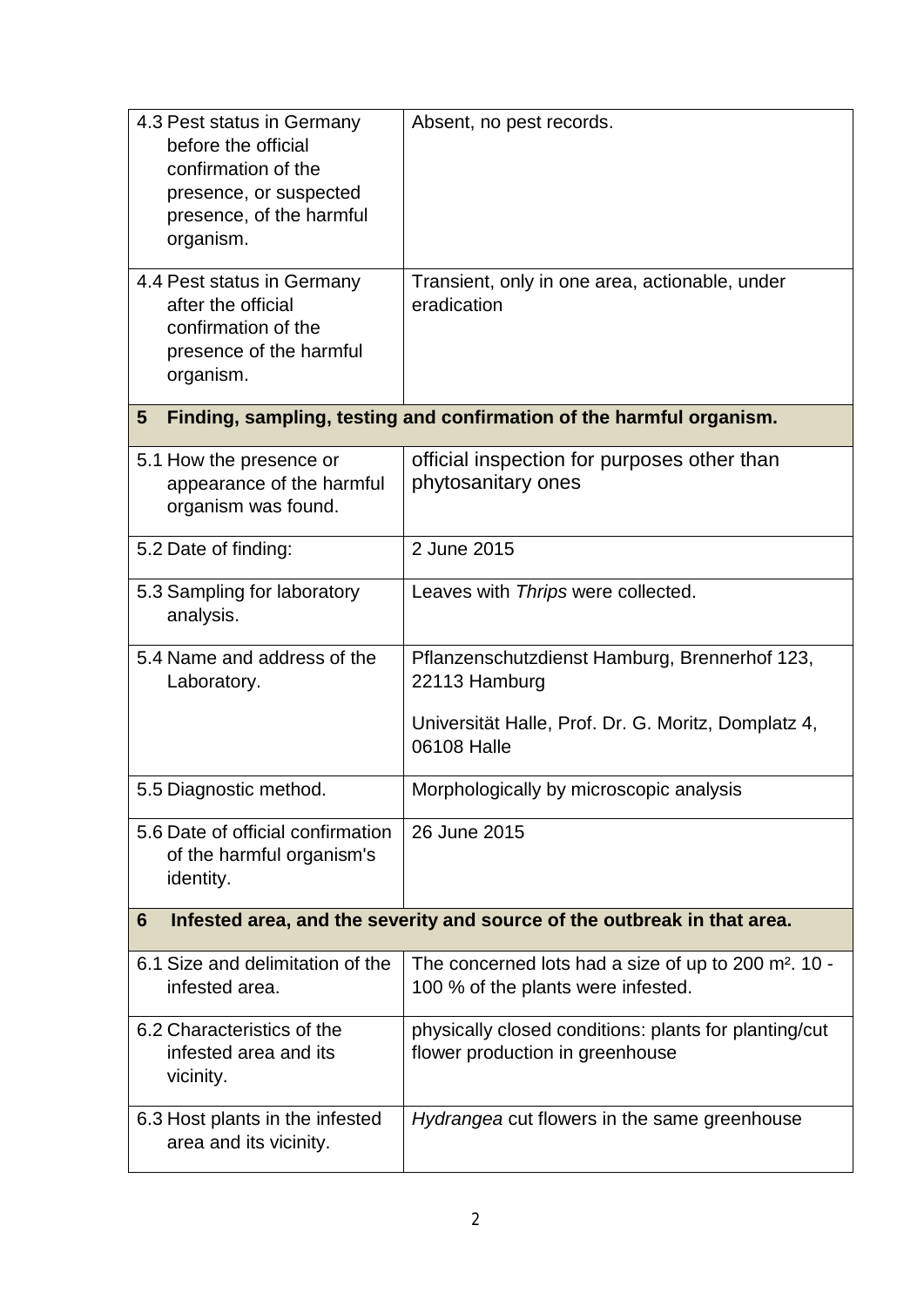| 6.4 Infested plant(s), plant<br>product(s) and other<br>object(s).                   | Hydrangea 'Magical'-series, cut flowers                                                                                                                                        |  |
|--------------------------------------------------------------------------------------|--------------------------------------------------------------------------------------------------------------------------------------------------------------------------------|--|
| 6.5 Severity of the outbreak.                                                        | The severity of the outbreak is considered<br>moderate. The plants showed visible leaf damages.<br>The amount of Thrips could be reduced very well<br>with usual insecticides. |  |
| 6.6 Source of the outbreak.                                                          | It is presumed that the pest was introduced with<br>infested plant material from the Netherlands. Trace-<br>back investigations are ongoing.                                   |  |
|                                                                                      | The Thrips was especially found on the plants<br>delivered in winter 2014/2015. Spread of the pest<br>was observed by individual findings on older plants<br>in the nursery.   |  |
| <b>Official phytosanitary measures.</b><br>$\overline{\mathbf{r}}$                   |                                                                                                                                                                                |  |
| 7.1 Adoption of official<br>phytosanitary measures.                                  | Official measures in the form of chemical, biological<br>or physical treatment have been taken.                                                                                |  |
|                                                                                      | The plants were cut and sprayed with insecticides.<br>The plants have been treated 2-3 times. After the<br>flower cutting, the plants were partially pruned.                   |  |
|                                                                                      | Both companies were inspected regularly by the<br>consultancy. The effect of the insecticides was<br>checked visually and with sticky yellow and blue<br>traps.                |  |
|                                                                                      | The flowers have been sold without leaves.                                                                                                                                     |  |
| 7.2 Date of adoption of the<br>official phytosanitary<br>measures.                   | $4th$ June 2015                                                                                                                                                                |  |
| 7.3 Identification of the area<br>covered by the official<br>phytosanitary measures. | Visual inspection of the plant stocks has taken place<br>before and after the chemical treatment.                                                                              |  |
| 7.4 Objective of the official<br>phytosanitary measures.                             | Eradication                                                                                                                                                                    |  |
| 7.5 Measures affecting the<br>movement of goods.                                     | Measures do not affect import into or movement of<br>goods.                                                                                                                    |  |